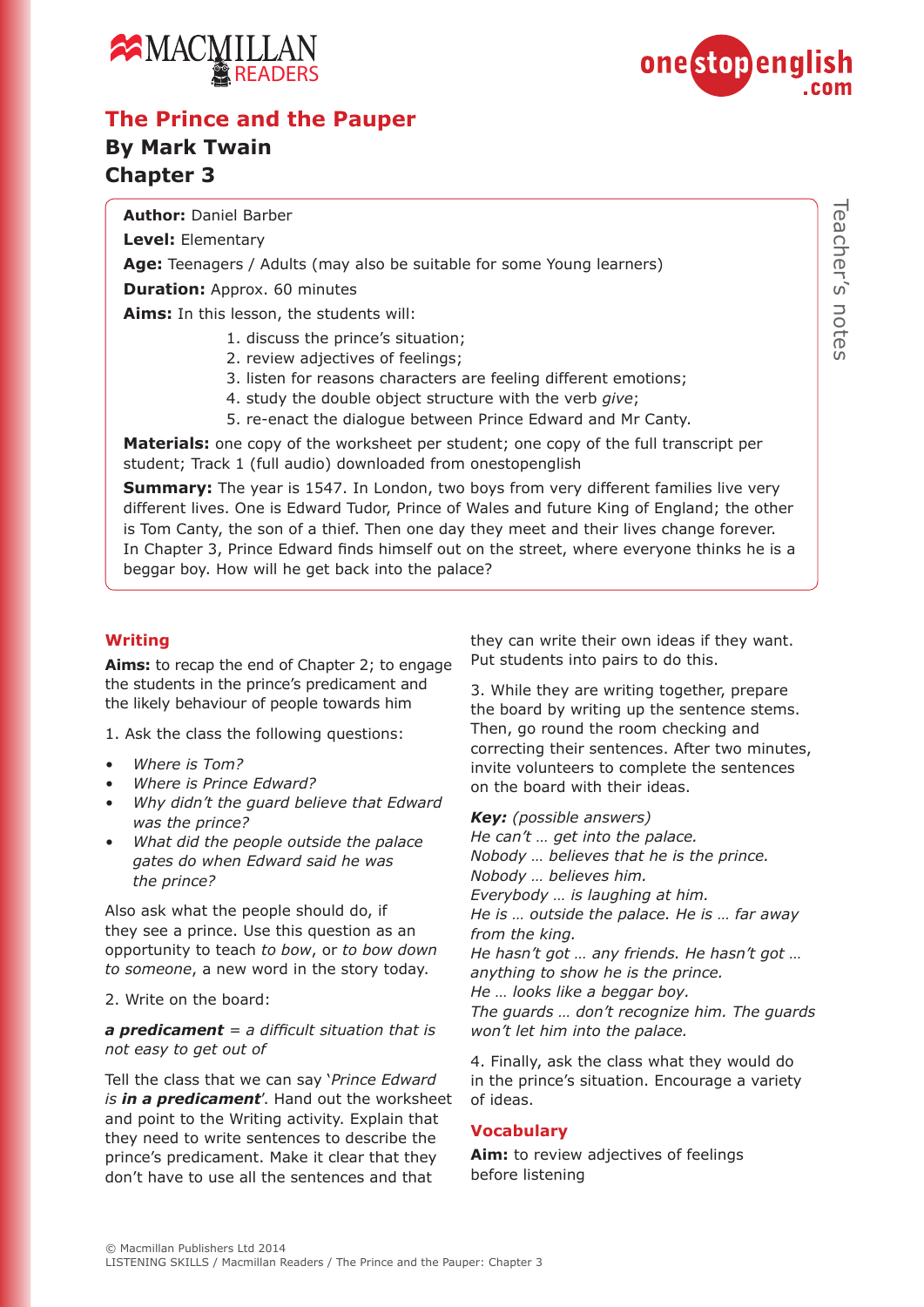

# MACMILLA READERS

# **The Prince and the Pauper By Mark Twain Chapter 3**

1. Ask the class how they think the prince is feeling. Accept all ideas as long as they can justify them. For example, if the students suggest *scared*, ask *Why?*

2. Now direct them to the Vocabulary activity on the worksheet. To check the students understand the words, elicit each feeling by acting out the words, in random order, using facial expressions and gestures.

3. Ask them to guess whether Prince Edward or someone else in the story experiences these feelings. Encourage them to think of reasons. They can do this in pairs or small groups. Give them no more than three minutes for this.

#### **Listening**

**Aims:** to listen for detail; to check students' predictions

1. Tell the students that they are going to listen to Chapter 3 of the story so they can check their ideas about the characters' feelings. Play Track 1. When they have finished listening, put them into groups to compare their answers.

2. Hand out a copy of the transcript to each student and give them a few minutes to check their answers. Finally, ask for volunteers to share their answers with the whole class; ask: *Who felt angry? Why?*

#### *Key:*

*angry – Edward because the people laughed at him and called him names; later, because the boys laughed at him; then the boys were angry with Edward because he kicked one of them; finally, Mr Canty was angry with Edward (who he thought was Tom) because he was out in the street*

*bored – the people because the prince went quiet*

*wet, cold and dirty – Edward because the boys threw him in a pond*

*frightened – Edward because the boys were angry with him*

*happy – Edward because he knew Christ's hospital and thought they would help him there hurt – Edward because the boys hit him; because the dogs hurt him too*

*lost – Edward because he didn't know where* 

*he was in London; and then his feet hurt because he walked* 

*surprised – The boys because Edward said he was the prince; Mr Canty because Edward doesn't recognize him*

*tired – Edward because he walked a lot, shouted at people a lot and wanted to go home*

*upset – Edward because of everything that has happened to him; because he misses the palace*

#### **Grammar**

**Aim:** to study the double object structure with the verb *give*

1. Ask the students if they can remember Prince Edward's reaction to being hit and thrown in the pond by the boys at Christ's Hospital. (*He decides to give them lots of books when he becomes king.*) Ask them if they are surprised by this and why. Ask what it suggests to them about Prince Edward.

2. Write on the board:

*Prince Edward would give [who?] [what?]*

Elicit the sentence:

*Prince Edward would give the Christ's Hospital boys lots of books.*

Show how it can be said in a different order:

*Prince Edward would give lots of books to the Christ's Hospital boys.*

Point out that when we say what is given first, we introduce the receiver with *to*.

*Prince Edward would give [what?] to [who?]* 

Finally, explain that when the receiver is a pronoun, we usually put it before the thing being given:

*Prince Edward would give them lots of books.* 

3. Ask students to complete the Grammar questions on the worksheet in pairs.

#### *Key:*

- *1. Edward gave Tom his expensive clothes.*
- *2. Tom gave his rags to the prince.*
- *3. The servants gave some food to Tom.*
- *4. The king will give Mr Canty lots of money if*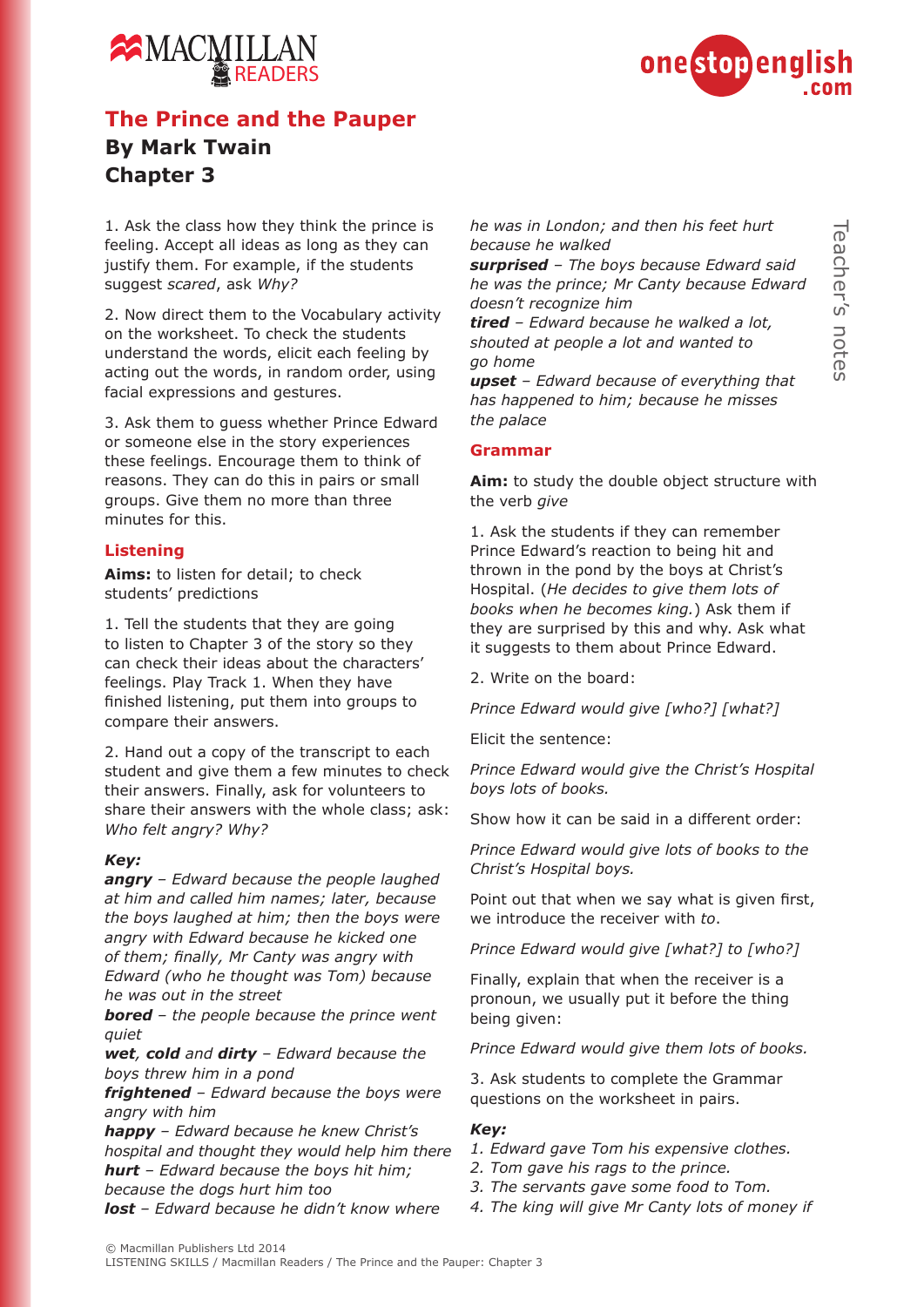



# **The Prince and the Pauper**

## **By Mark Twain Chapter 3**

*he takes the prince to him. 5. Mr Canty wants Edward to give him begging money.*

#### **Speaking**

**Aims:** to have some fun with the characters; to bring the dialogue to life

1. Write *Ah! There you are!* on the board: Explain to the class that they are going to act out the conversation when Mr Canty finds Prince Edward in the street. Tell them that to prepare they should practise their lines. Put the students in pairs, one student is Prince Edward and the other is Mr Canty. They can refer to the transcript to practise their lines, but they are also free to make up extra lines that are not in the story. Show them the sentence on the board as an example of a line which is not in the transcript but which could begin the conversation. Tell them that they will not be able to refer to the transcript when they act the conversation.

2. Give them five minutes to rehearse. When they have had time to learn their lines, ask for a volunteer couple to act the scene in front of the class. Get as many couples up to perform as you have time for without forcing anyone who does not wish to perform.

#### **Follow-up tasks**

1. The students continue their summaries of the story, or add a new entry in Edward's diary.

2. Students write an anecdote about a time when either they were lost or nobody believed them.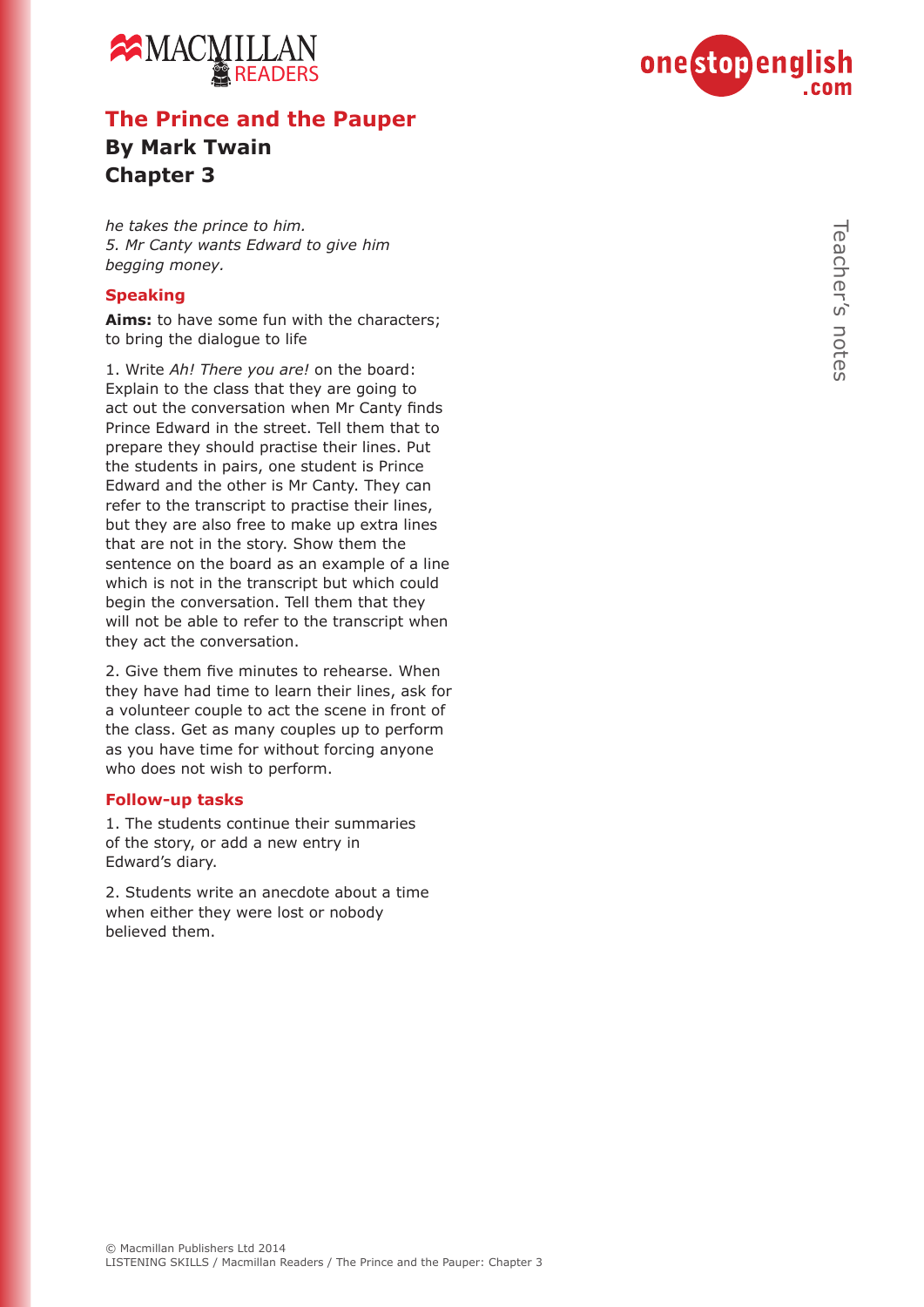



# **The Prince and the Pauper**

## **By Mark Twain Chapter 3**

## **Vocabulary**

**Which of these feelings do you think Prince Edward feels? Which do other characters feel? Write** *E* **for Edward and** *O* **for other people.**

| angry | frightened | surprised |
|-------|------------|-----------|
| bored | happy      | tired     |
| cold  | hurt       | upset     |
| dirty | lost       | wet       |

## **Listening**

**Listen and check. Why do they feel this way?**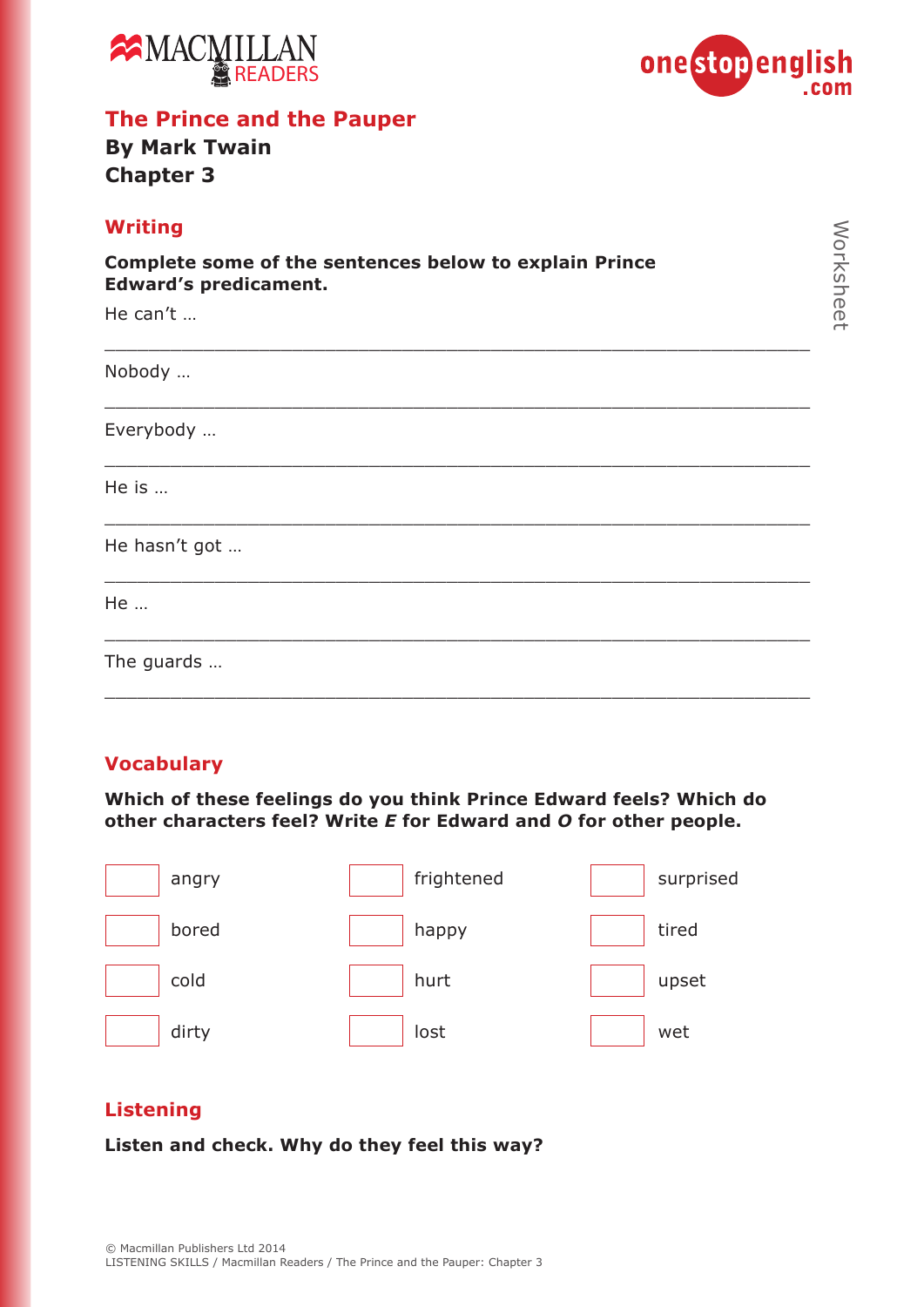



## **The Prince and the Pauper By Mark Twain Chapter 3**

### **Grammar**

|  |  | Order the sentences. |  |
|--|--|----------------------|--|
|--|--|----------------------|--|

- 1. gave / Edward / Tom / his expensive clothes
- 2. to / gave / his rags / the prince / Tom
- 3. some food / Tom / the servants / to / gave
- 4. the king / if he takes the prince to him / lots of money / will give / Mr Canty

\_\_\_\_\_\_\_\_\_\_\_\_\_\_\_\_\_\_\_\_\_\_\_\_\_\_\_\_\_\_\_\_\_\_\_\_\_\_\_\_\_\_\_\_\_\_\_\_\_\_\_\_\_\_\_\_\_\_\_\_\_\_

\_\_\_\_\_\_\_\_\_\_\_\_\_\_\_\_\_\_\_\_\_\_\_\_\_\_\_\_\_\_\_\_\_\_\_\_\_\_\_\_\_\_\_\_\_\_\_\_\_\_\_\_\_\_\_\_\_\_\_\_\_\_

\_\_\_\_\_\_\_\_\_\_\_\_\_\_\_\_\_\_\_\_\_\_\_\_\_\_\_\_\_\_\_\_\_\_\_\_\_\_\_\_\_\_\_\_\_\_\_\_\_\_\_\_\_\_\_\_\_\_\_\_\_\_

\_\_\_\_\_\_\_\_\_\_\_\_\_\_\_\_\_\_\_\_\_\_\_\_\_\_\_\_\_\_\_\_\_\_\_\_\_\_\_\_\_\_\_\_\_\_\_\_\_\_\_\_\_\_\_\_\_\_\_\_\_\_

\_\_\_\_\_\_\_\_\_\_\_\_\_\_\_\_\_\_\_\_\_\_\_\_\_\_\_\_\_\_\_\_\_\_\_\_\_\_\_\_\_\_\_\_\_\_\_\_\_\_\_\_\_\_\_\_\_\_\_\_\_\_

5. him / Mr Canty wants Edward to / give / begging money